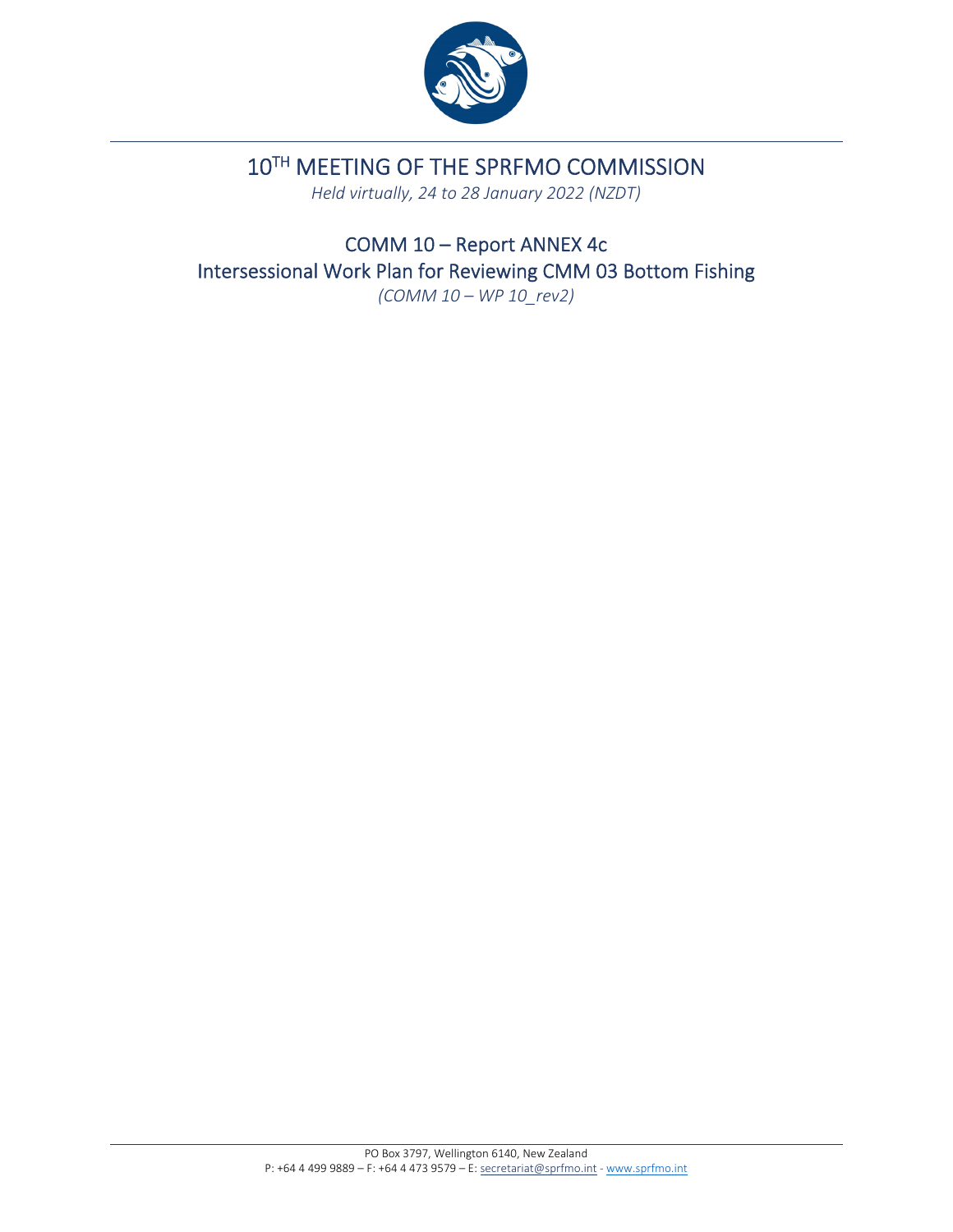

## COMM  $10 - WP 10_rev24$  Adopted

#### **Intersessional Work Plan for Reviewing CMM 03‐2021**

Paragraph 43 of CMM 03‐2021, *Conservation and Management Measure for Bottom Fishing in the SPRFMO Convention Area*, calls for the Commission's review of the CMM in 2022.

According to paragraph 43:

The Commission shall review this CMM in 2022 and at least every 3 years thereafter, and in doing so, take appropriate action to meet the objectives of this CMM and the Convention, in view of the advice *and recommendations of the Scientific Committee. Each such review shall consider the protocol for encounters with VME indicator taxa and the appropriateness of applied management measures. The Commission shall also review this CMM in 2023, taking into account relevant technical information from the United Nations bottom fishing review scheduled for 2022, and any related resolutions adopted by the United Nations General Assembly. The Commission shall make any modification to the CMM as is required to meet its objective.*

Additionally, paragraph 18 of CMM 03‐2021 states:

No later than at its 2022 annual meeting, the Commission shall decide on the level of protection required *to prevent significant adverse impacts on VMEs, taking into account the advice and recommendations of the Scientific Committee.*

#### **Background**

Due to the online format and limited time available to discuss this CMM at the 2022 Commission meeting, the Commission has decided to reschedule the planned 2022 review to the 2023 Commission meeting, following intersessional work, to allow adequate time for consideration of all of the issues involved prior to the rescheduled review in 2023.

The United National General Assembly (UNGA) bottom fishing review should also inform the evaluation of CMM 03‐2021; however, this review is scheduled for November 2022 and the Scientific Committee (SC) will not be able to consider its findings at SC10 to inform the Commission in 2023. Therefore, an additional review of CMM 03‐2021 to take into consideration the UNGA report may be appropriate at the 2024 Commission meeting.

Decisions on key bottom fishing issues (see below) should be considered collectively as part of the rescheduled review, rather than individually, given their interlinkages and the precedents they set for interpretation and application of CMM 03‐2021. The five key issues identified as important to the 2023 review are:

1) *The appropriate scale of management to assess and prevent significant adverse impacts on VMEs* – This is an overarching issue with broad implications for the management of bottom fishing in the SPRFMO area. In its evaluation of the ongoing appropriateness of CMM 03‐2021, the SC stated that the "spatial scale should be relevant to the life‐history traits of component VME species that limit recovery, the spatial extent of VME habitat type and connectivity between populations to ensure viable VME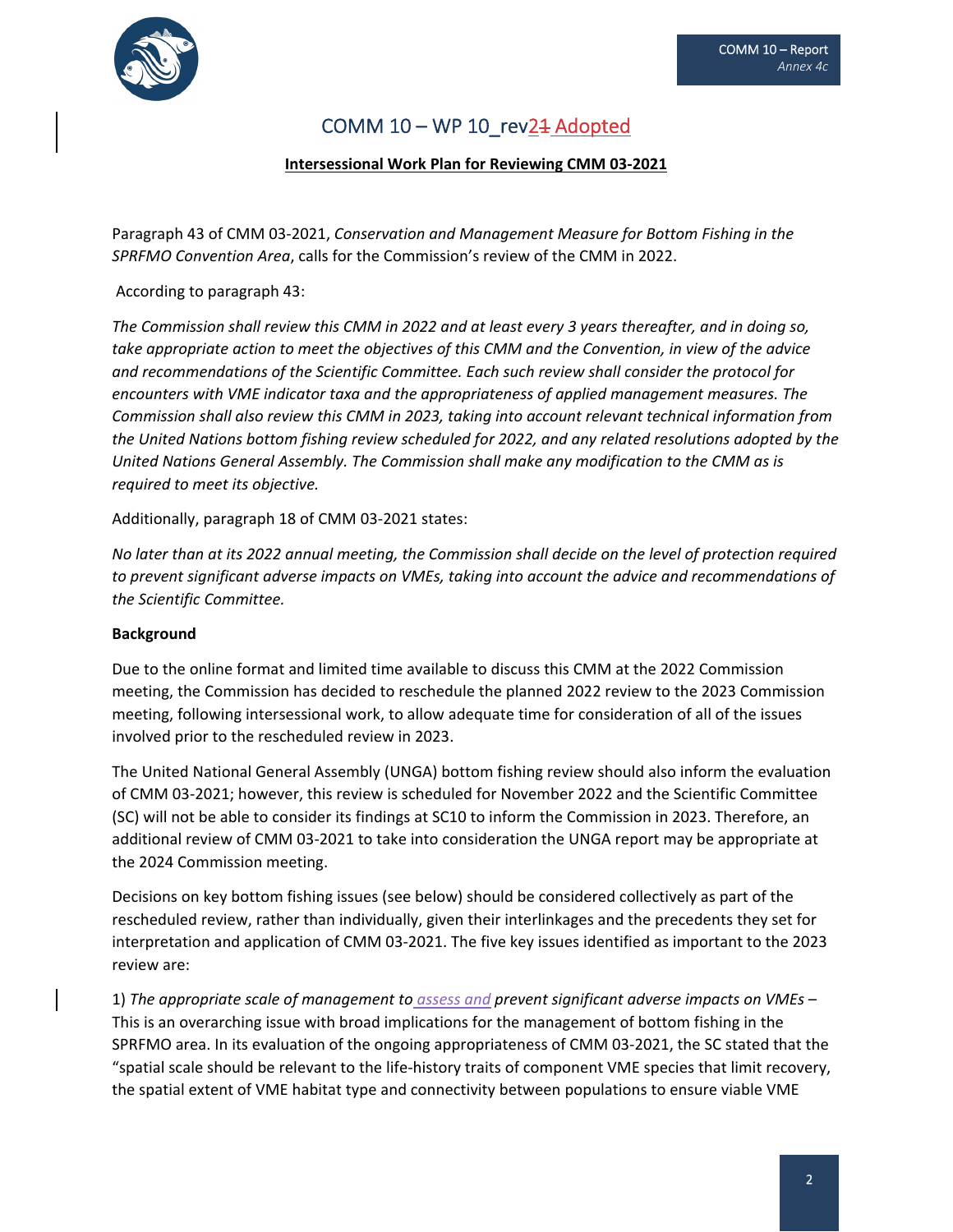

populations at a given spatial scale" (SC09 Report). However, little information is available to inform the spatial scale that would be required to meet these objectives. In its deliberations, the SC has noted that the scale of the Fishery Management Area is likely to be more appropriate than broader spatial scales.

2) *Spatial management (i.e., protection) scenarios* – The proportion fraction of VME abundance that should be protected at a given spatial scale is the second component of the spatial management approach. At COMM09, the SC was tasked with developing spatial management scenarios to evaluate protection levels from 70‐95% for modeled VME taxa while accounting for various uncertainties in model predictions (SC09‐DW06). The SC noted that there is limited guidance from other RFMOs or elsewhere on the proportion of a VME that should be protected to prevent significant adverse impacts – largely because other RFMOs use a different spatial management approach to prevent significant adverse impacts on VMEs (but see SC09‐DW06). The SC also noted in its SC09 report and deliberations that the estimate of the fraction of total VME abundance protected depends on the ability of the current habitat suitability models to infer abundance.

3) *The move‐on rule (i.e., weight thresholds and move‐on distance)* ‐ The move‐on rule provides weight thresholds that trigger the encounter protocol, including the requirement to cease bottom fishing within an encounter area of one nautical mile.

The move-on distance was evaluated using available information for stony coral on the Central Louisville Seamount Chain (SC9‐DW07), and the SC noted the tradeoff between encounter avoidance and allowable fished area as the move‐on distance increased from 1‐5 nm (SC09 Report).

The SC also evaluated the most recent benthic bycatch data and updated candidate encounter thresholds for VME taxa in the SPRFMO area (SC09‐DW10), and recommended that these be used to inform any future refinement of the VME indicator taxa thresholds included in Annex 6A and 6B of CMM03‐2021.

4) *The 2020 VME encounter* – The SC noted that at the scale of the North Lord Howe Rise FMA (where the encounter occurred), the current modeling approach indicates that 82.8% of suitable habitat for the encountered taxa (*Gorgonian Alcyonacea*) is protected through the spatial management regime. However, the SC also agreed that a high‐density area of *Gorgonian Alcyonacea* is likely to persist at the site of the encounter. Therefore, the SC agreed that the risk of significant adverse impacts (SAI) resulting from reopening the encounter area was high at the spatial scale of the encounter area but low at the spatial scale of the FMA (SC09 Report).

5) *The encounter review process* – SC9 adopted an interim protocol for the review of encounters with potential VMEs under CMM 03‐2021. However, the SC also agreed that this protocol be further developed intersessionally and as science advances or to reflect changes to the CMM.

### **Intersessional Work**

To support a review of CMM 03‐2021 in 2023, an intersessional working group (Bottom Fishing IWG) has been established. The Bottom Fishing IWG will conduct its work as follows:

a. Conduct its work primarily by electronic correspondence but include at least one online workshops in the first half of 2022.